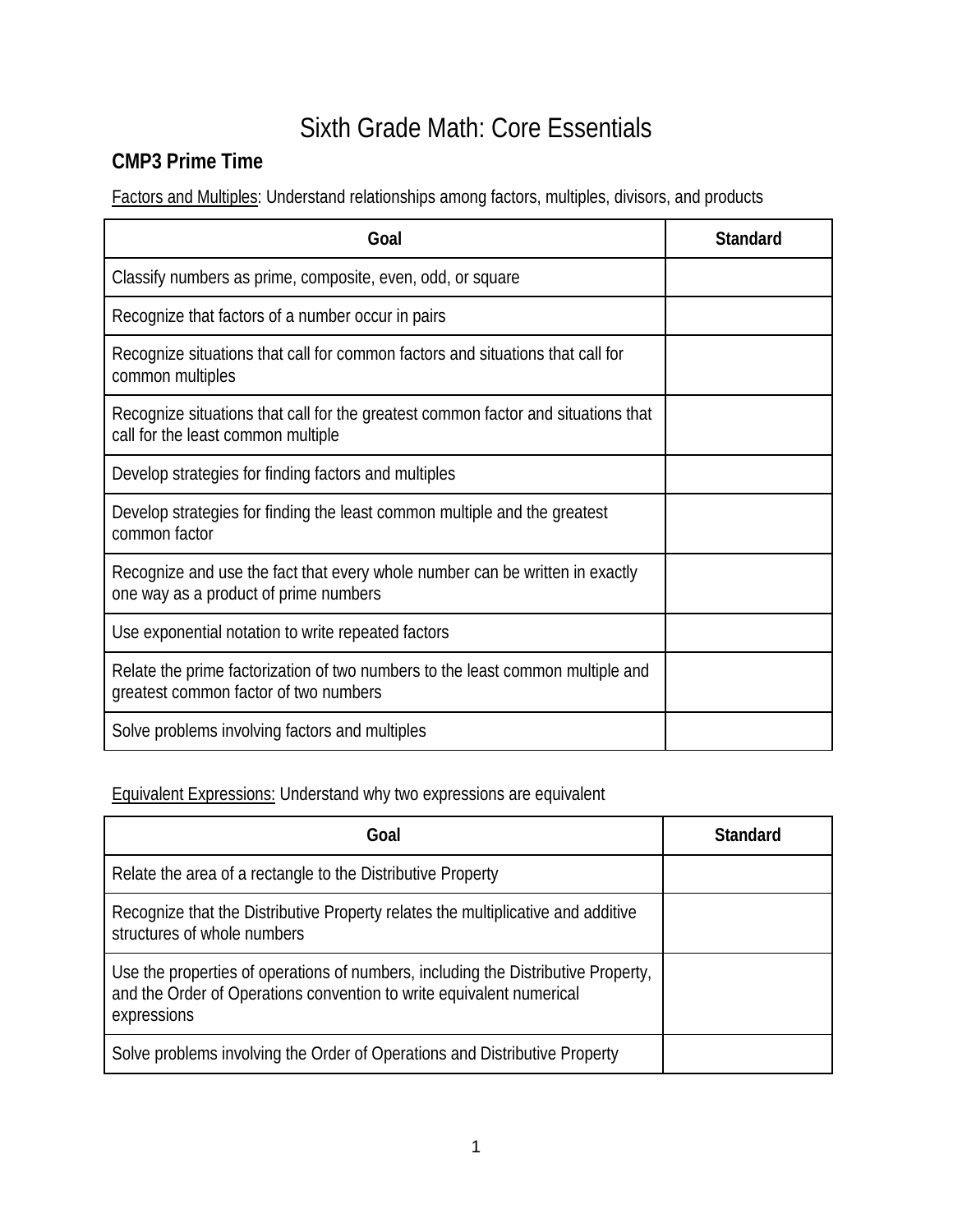#### List of Common Core Standards in Prime Time:

**6.NS.B.4** Find the greatest common factor of two whole numbers less than or equal to 100 and the least common multiple of two whole numbers less than or equal to 12. Use the distributive property to express a sum of two whole numbers 1-100 with a common factor as a multiple of a sum of two whole numbers with no common factor. *Investigations 2, 3, and 4*

Note: The development of the Distributive Property with variables is continued in *Variables and Patterns*. **6.EE.A.1** Write and evaluate numerical expressions involving whole-number exponents. *Investigations 3 and 4*

**6.EE.A.2a** Write expressions that record operations with numbers and with letters standing for numbers. *Investigations 1, 2, 3, and 4*

Note: The development in this Unit is primarily with numerical expressions and is further developed with expressions containing variables in *Variables and Patterns*.

**6.EE.A.2b** Identify parts of an expression using mathematical terms (sum, term, product, factor, quotient, coefficient); view one or more parts of an expression as a single entity. *Investigations 1, 2, and 4* Note: The words *term* and *coefficient* are developed in *Variables and Patterns*.

**6.EE.A.2c** Evaluate expressions at specific values of their variables. Include expressions that arise from formulas used in real-world problems. Perform arithmetic operations, including those involving wholenumber exponents, in the conventional order when there are no parentheses to specify a particular order (Order of Operations). *Investigation 4*

Note: Expressions with variables are further developed in *Variables and Patterns* and *Covering and Surrounding*.

**6.EE.A.3** Apply the properties of operations to generate equivalent expressions. *Investigations 1, 3, and 4* Note: The development in this Unit is primarily with numerical expressions and is further developed with expressions containing variables in *Variables and Patterns*.

**6.EE.A.4** Identify when two expressions are equivalent (i.e., when the two expressions name the same number regardless of which value is substituted into them). *Investigations 1, 3, and 4* Note: The development in this Unit is primarily with numerical expressions and is generalized to expressions containing variables in *Variables and Patterns*.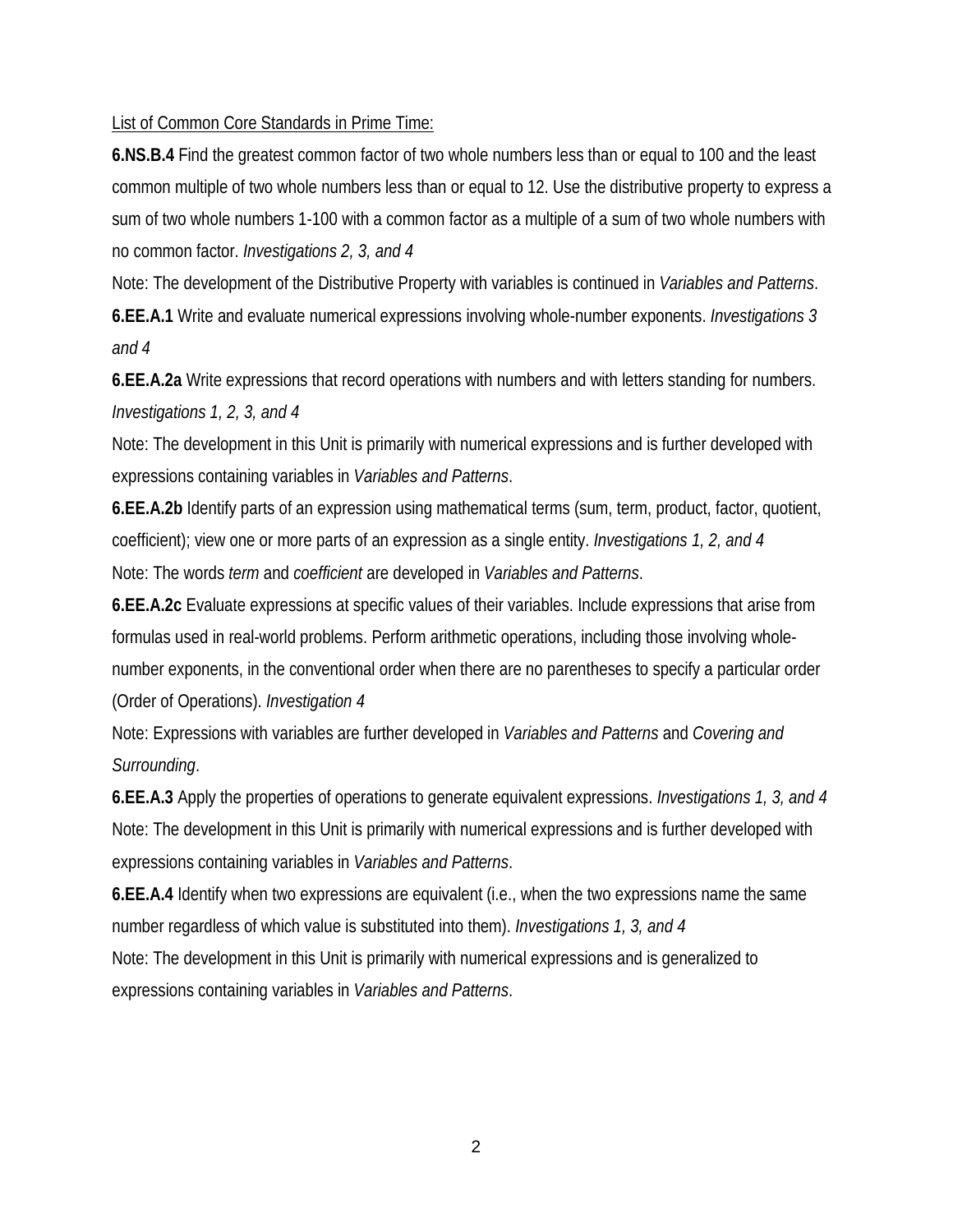# **CMP3 Comparing Bits and Pieces**

Fractions as Numbers: Understand fractions and decimals as numbers that can be located on the number

line, compared, counted, partitioned, and decomposed

| Goal                                                                                                                                                             | <b>Standard</b> |
|------------------------------------------------------------------------------------------------------------------------------------------------------------------|-----------------|
| Expand interpretations of a fraction to include expressing a fraction as a part-<br>whole relationship, as a number, and as an indicated division                |                 |
| Reason about the roles of the numerator and denominator in each of the<br>interpretations of a fraction                                                          |                 |
| Use multiple interpretations of proper fractions, improper fractions, and mixed<br>numbers                                                                       |                 |
| Use decimals to represent fractional quantities with attention to place value                                                                                    |                 |
| Recognize that fractions are called rational numbers and that rational numbers<br>are points on the number line                                                  |                 |
| Use the number line to reason about rational number relationships                                                                                                |                 |
| Use benchmarks to estimate the values of fractions and decimals and to<br>compare and order fractions and decimals                                               |                 |
| Recognize that fractions can represent both locations and distances on the<br>number line                                                                        |                 |
| Recognize that a number and its opposite are at equal distances from zero on<br>the number line; the opposite of $a$ is $-a$ and the opposite of $-a$ is $a$     |                 |
| Recognize that the absolute value of a number is its distance from 0 on the<br>number line and use it to describe real-world quantities                          |                 |
| Introduce percent as a part-whole relationship in which the whole is not<br>necessarily out of 100, but is scaled or partitioned to be "out of 100" or "per 100" |                 |
| Apply a variety of partitioning strategies to solve problems                                                                                                     |                 |

Ratios as Comparisons: Understand ratios as comparisons of two numbers

| Goal                                                                                                                    | <b>Standard</b> |
|-------------------------------------------------------------------------------------------------------------------------|-----------------|
| Use ratios and associated rates to compare quantities                                                                   |                 |
| Distinguish between a difference, which is an additive comparison, and a ratio,<br>which is a multiplicative comparison |                 |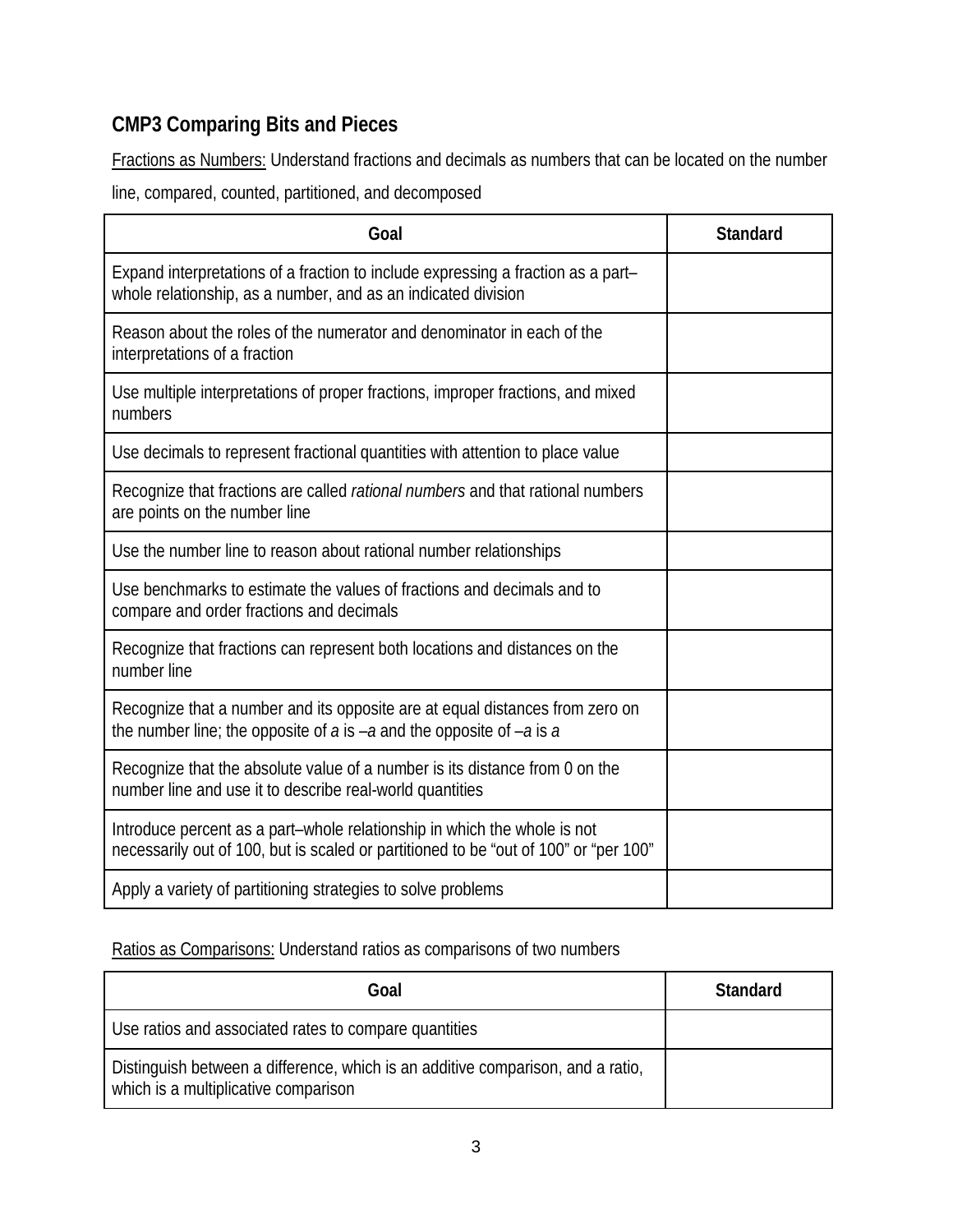| Distinguish between fractions as numbers and ratios as comparisons                                                                                                   |  |
|----------------------------------------------------------------------------------------------------------------------------------------------------------------------|--|
| Apply a variety of scaling strategies to solve problems involving ratios and unit<br>rates                                                                           |  |
| Recognize that a unit rate is a ratio in which one of the quantities being<br>compared has a value of 1; use rate language in the context of a ratio<br>relationship |  |
| Scale percents to predict new outcomes                                                                                                                               |  |

Equivalence: Understand equivalence of fractions and ratios, and use equivalence to solve problems

| Goal                                                                                                                                                   | <b>Standard</b> |
|--------------------------------------------------------------------------------------------------------------------------------------------------------|-----------------|
| Recognize that equivalent fractions represent the same amount, distance, or<br>location; develop strategies for finding and using equivalent fractions |                 |
| Recognize that comparing situations with different-sized wholes is difficult<br>without some common basis of comparison                                |                 |
| Use partitioning and scaling strategies to generate equivalent fractions and<br>ratios and to solve problems                                           |                 |
| Develop meaningful strategies for representing fraction amounts greater than 1<br>or less than -1 as both mixed numbers and improper fractions         |                 |
| Recognize that equivalent ratios represent the same relationship between two<br>quantities; develop strategies for finding and using equivalent ratios |                 |
| Build and use rate tables of equivalent ratios to solve problems                                                                                       |                 |

List of Common Core Standards in Comparing Bits and Pieces:

**6.RP.A** Understand ratio concepts and use ratio reasoning to solve problems. *Investigations 2 and 4*

**6.RP.A.1** Understand the concept of a ratio and use ratio language to describe a ratio relationship between two quantities. *Investigations 1, 2, and 4*

**6.RP.A.2** Understand the concept of a unit rate *a*/*b* associated with a ratio *a : b* with *b*≠*0*, and use rate language in the context of a ratio relationship. *Investigations 1, 2, and 4*

**6.RP.A.3** Use ratio and rate reasoning to solve real-world and mathematical problems, e.g., by reasoning about tables of equivalent ratios, tape diagrams, double number line diagrams, or equations. *Investigations 1, 2, and 4*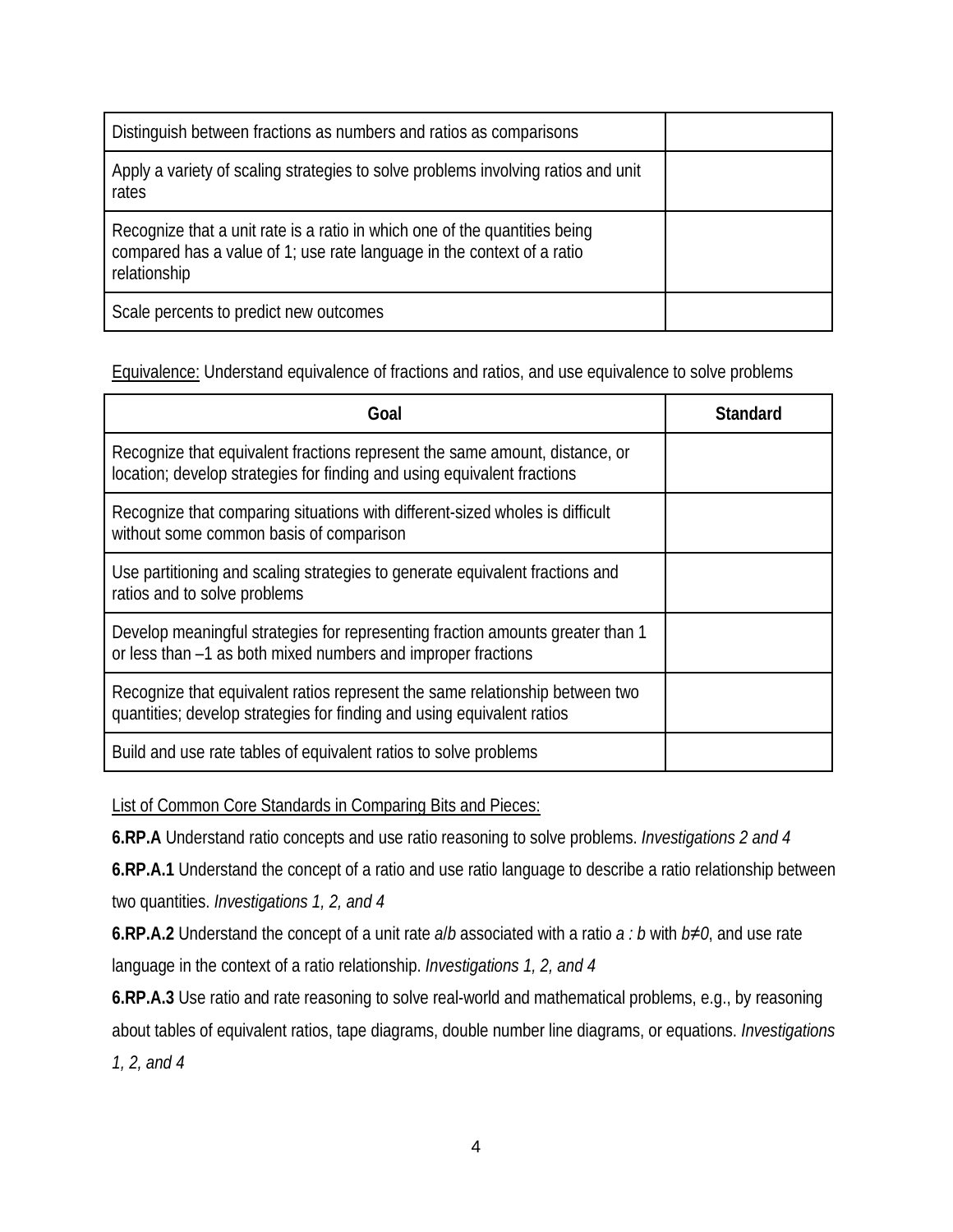**6.RP.A.3b** Solve unit rate problems including those involving unit pricing and constant speed. *Investigation 2*

**6.RP.A.3c** Find a percent of a quantity as a rate per 100 (e.g., 30% of a quantity means 30/100 times the quantity); solve problems involving finding the whole, given a part and the percent. *Investigations 2 and 4* **6.NS.C.5** Understand that positive and negative numbers are used together to describe quantities having opposite directions or values (e.g., temperature above/below zero, elevation above/below sea level, credits/debits, positive/negative electric charge); use positive and negative numbers to represent quantities in real-world contexts, explaining the meaning of 0 in each situation. *Investigation 3*

**6.NS.C.6** Understand a rational number as a point on the number line. Extend number line diagrams and coordinate axes familiar from previous grades to represent points on the line and in the plane with negative number coordinates. *Investigation 3*

**6.NS.C.6a** Recognize opposite signs of numbers as indicating locations on opposite sides of 0 on the number line; recognize that the opposite of the opposite of a number is the number itself, e.g.,  $-(-3) = 3$ , and that 0 is its own opposite. *Investigation 3*

**6.NS.C.6c** Find and position integers and other rational numbers on a horizontal or vertical number line diagram; find and position pairs of integers and other rational numbers on a coordinate plane. *Investigation 3*

**6.NS.C.7** Understand ordering and absolute value of rational numbers. *Investigation 3*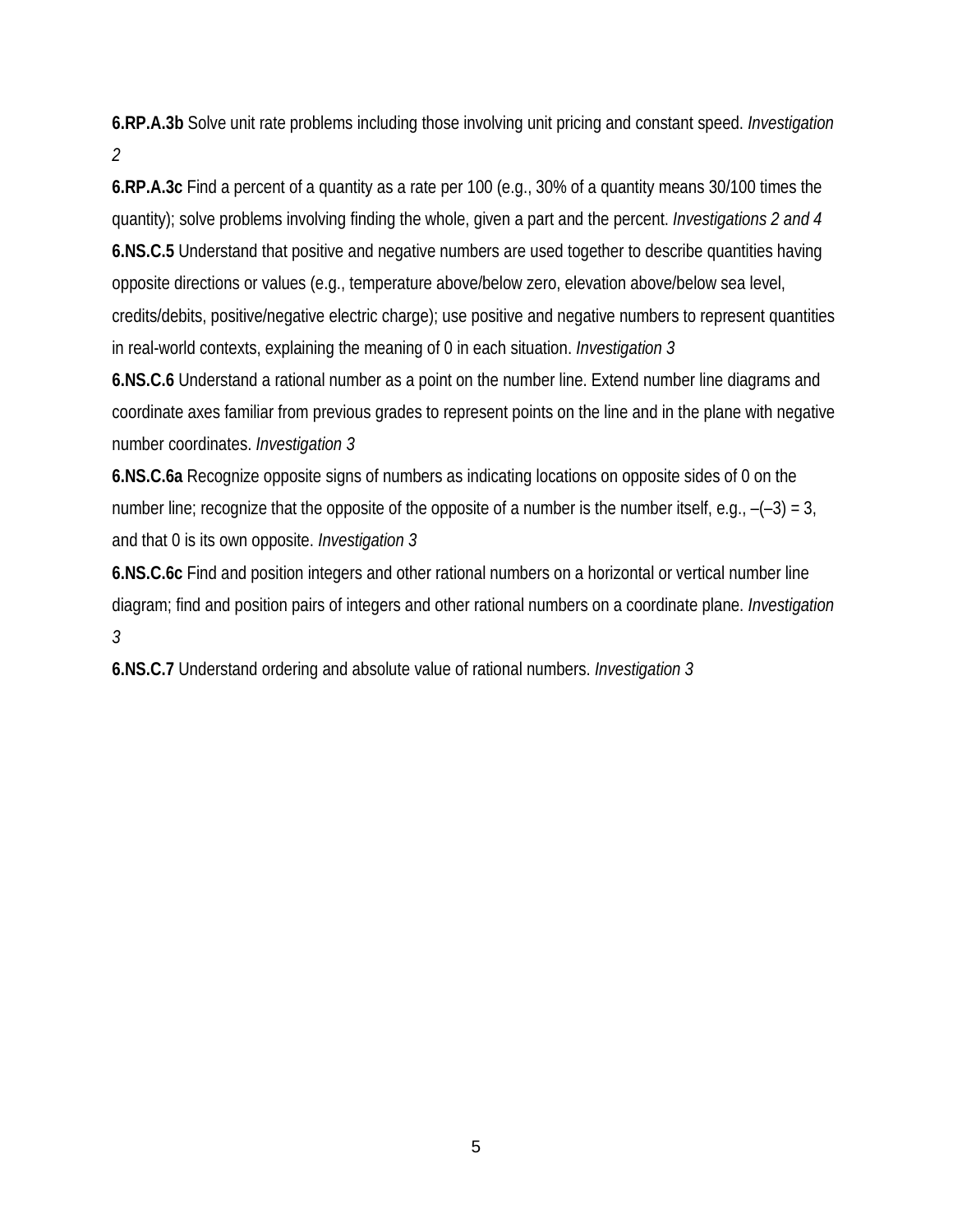### **CMP3 Let's Be Rational**

Numeric Estimation: Understand that estimation is a tool used in a variety of situations including checking answers and making decisions, and develop strategies for estimating results of arithmetic operations

| Goal                                                                                                            | <b>Standard</b> |
|-----------------------------------------------------------------------------------------------------------------|-----------------|
| Use benchmarks and other strategies to estimate results of operations with<br>fractions                         |                 |
| Use estimates to check the reasonableness of exact computations                                                 |                 |
| Give various reasons to estimate and identify when a situation calls for an<br>overestimate or an underestimate |                 |
| Use estimates and exact solutions to make decisions                                                             |                 |

Fraction Operations: Revisit and continue to develop meanings for the four arithmetic operations and skill at

using algorithms for each

| Goal                                                                                                                                             | <b>Standard</b> |
|--------------------------------------------------------------------------------------------------------------------------------------------------|-----------------|
| Determine when addition, subtraction, multiplication, or division is the<br>appropriate operation to solve a problem                             |                 |
| Develop ways to model sums, differences, products, and quotients with areas,<br>fraction strips, and number lines                                |                 |
| Use knowledge of fractions and equivalence of fractions to develop algorithms<br>for adding, subtracting, multiplying, and dividing fractions    |                 |
| Write fact families with fractions to show the inverse relationship between<br>addition and subtraction, and between multiplication and division |                 |
| Compare and contrast dividing a whole number by a fraction to dividing a<br>fraction by a whole number                                           |                 |
| Recognize that when you multiply or divide a fraction, your answer might be less<br>than or more than the numbers you started with               |                 |
| Solve real-world problems using arithmetic operations on fractions                                                                               |                 |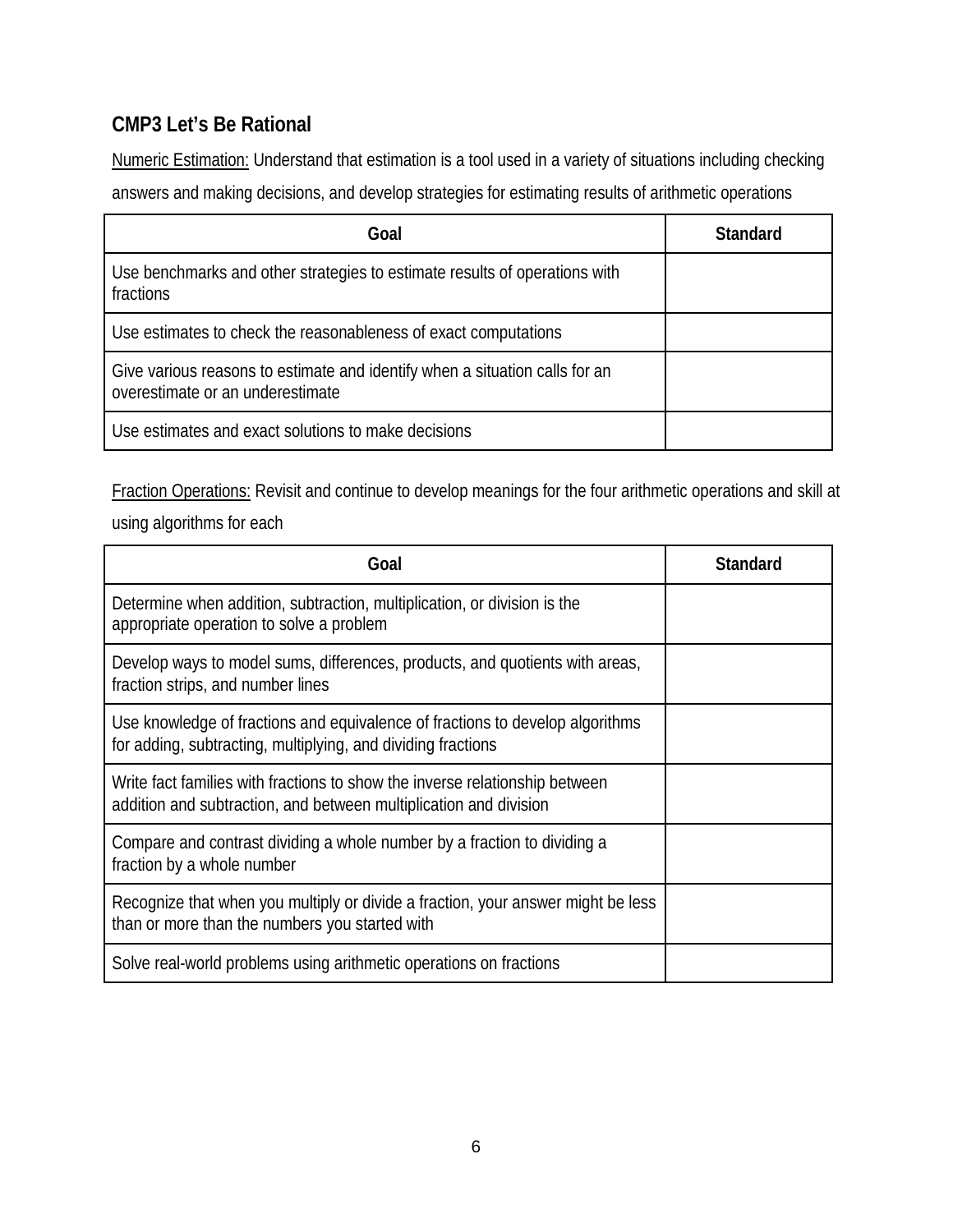Variables and Equations: Use variables to represent unknown values and equations to represent relationships

| Goal                                                                                                      | Standard |
|-----------------------------------------------------------------------------------------------------------|----------|
| Represent unknown real-world and abstract values with variables                                           |          |
| Write equations (or number sentences) to represent relationships among real-<br>world and abstract values |          |
| Use fact families to solve for unknown values                                                             |          |

#### List of Common Core Standards in Let's Be Rational:

**6.NS.A.1** Interpret and compute quotients of fractions, and solve word problems involving division of fractions by fractions, e.g., by using visual fraction models and equations to represent the problem. *Investigations 2 and 3*

**6.NS.B.3** Fluently add, subtract, multiply, and divide multi-digit decimals using the standard algorithm for each operation. *Investigation 1*

**6.NS.B.4** Find the greatest common factor of two whole numbers less than or equal to 100 and the least common multiple of two whole numbers less than or equal to 12. Use the distributive property to express a sum of two whole numbers 1–100 with a common factor as a multiple of a sum of two whole numbers with no common factor. *Investigation 1*

**6.EE.A.2** Write, read, and evaluate expressions in which letters stand for numbers. *Investigations 1 and 4* **6.EE.A.2a** Write expressions that record operations with numbers and with letters standing for numbers. *Investigation 4*

**6.EE.A.2b** Identify parts of an expression using mathematical terms (sum, term, product, factor, quotient, coefficient); view one or more parts of an expression as a single entity. *Investigations 1, 3, and 4* **6.EE.A.2c** Evaluate expressions at specific values of their variables. Include expressions that arise from formulas used in real-world problems. Perform arithmetic operations, including those involving whole-

number exponents, in the conventional order when there are no parentheses to specify a particular order (Order of Operations). *Investigation 4*

**6.EE.A.3** Apply the properties of operations to generate equivalent expressions. *Investigation 2* **Essential for 6.EE.A.4** Identify when two expressions are equivalent (i.e., when the two expressions name the same number regardless of which value is substituted into them). *Investigation 1*

7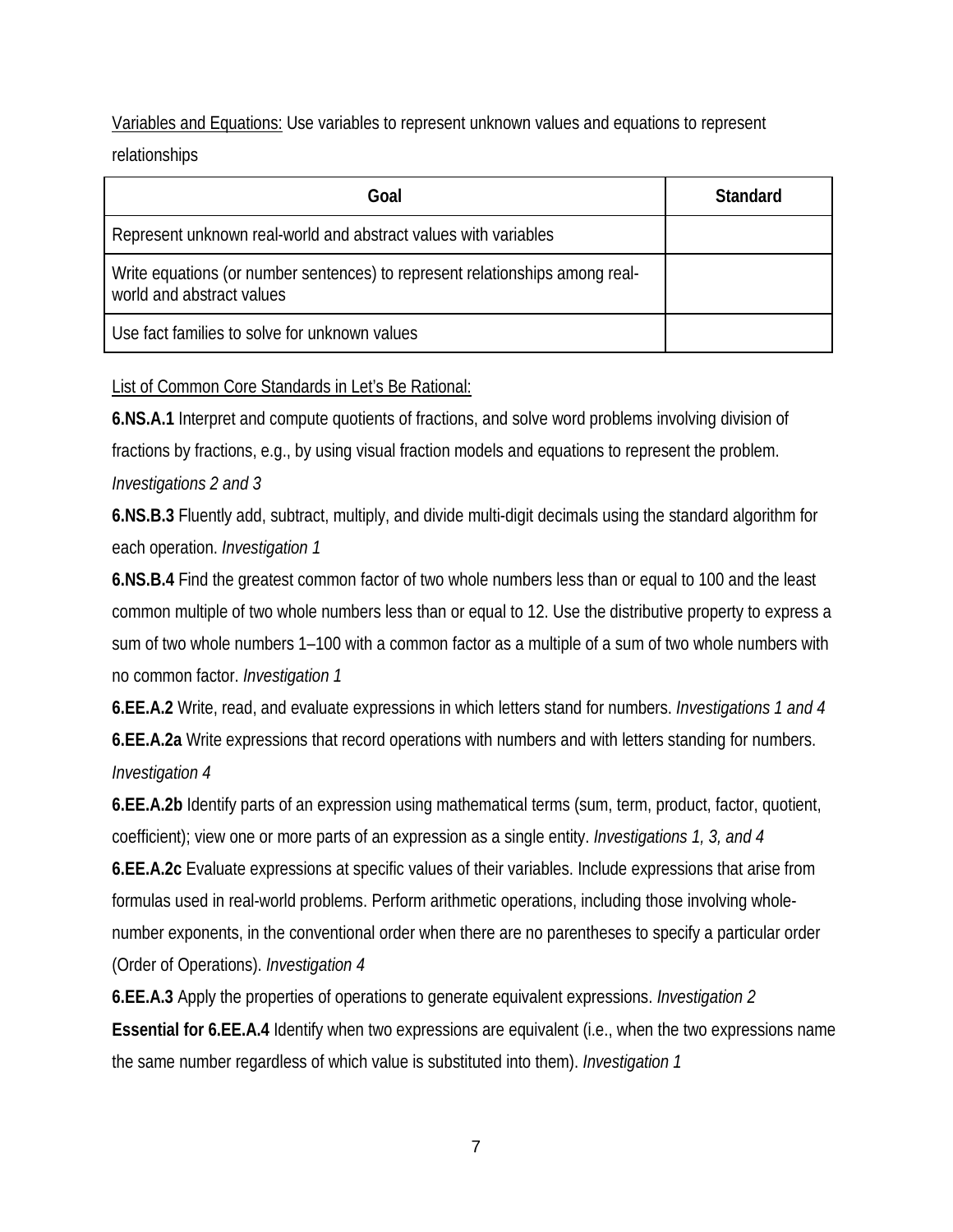**Essential for 6.EE.B.5** Understand solving an equation or inequality as a process of answering a question: which values from a specified set, if any, make the equation or inequality true? Use substitution to determine whether a given number in a specified set makes an equation or inequality true. *Investigation 1* **6.EE.B.6** Use variables to represent numbers and write expressions when solving a real-world or mathematical problem; understand that a variable can represent an unknown number, or, depending on the purpose at hand, any number in a specified set. *Investigations 1 and 4*

**6.EE.B.7** Solve real-world and mathematical problems by writing and solving equations of the form *x*+*p*=*q* and *px*=*q* for cases in which *p*, *q* and *x* are all nonnegative rational numbers. *Investigations 1 and 4*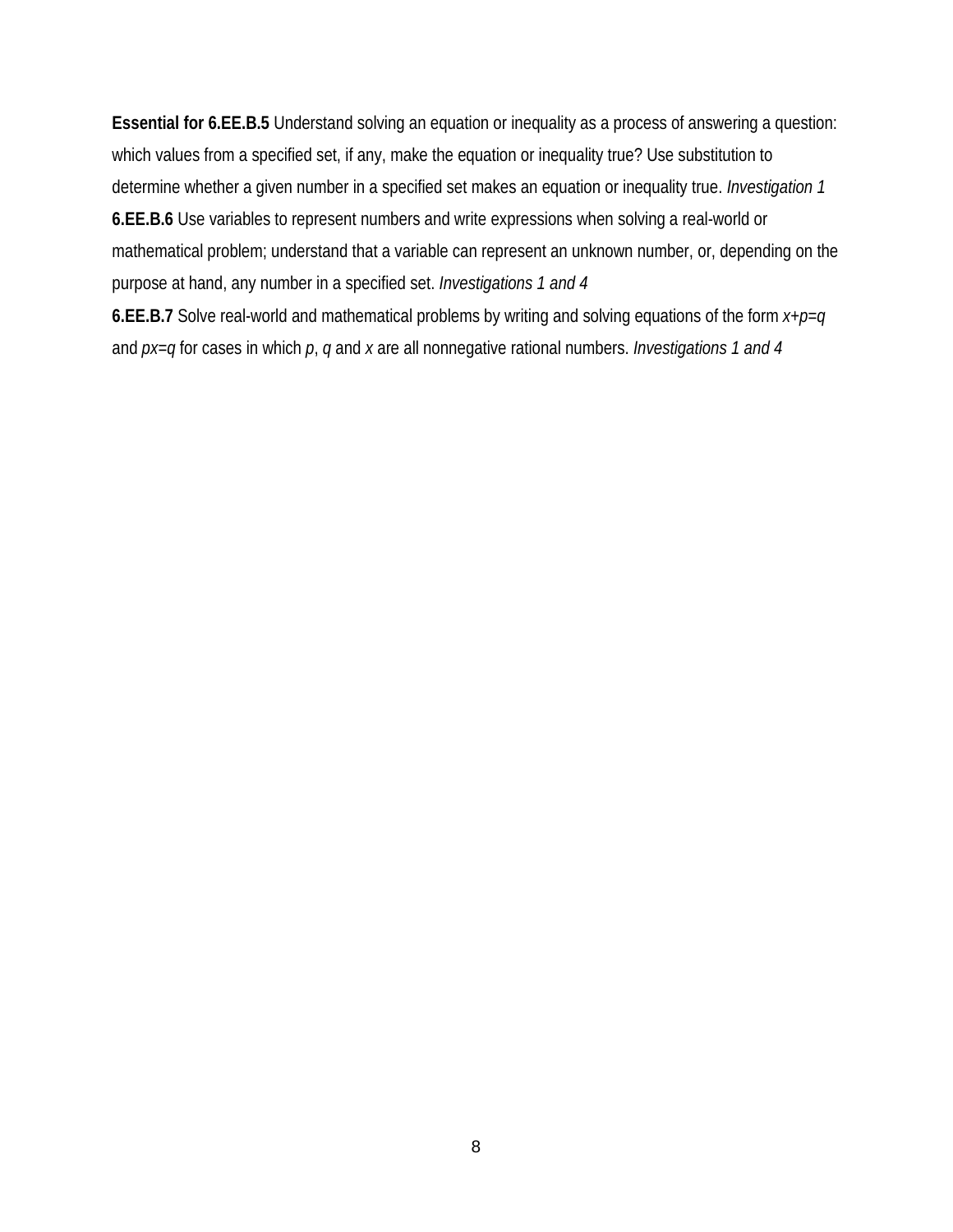# **CMP3 Covering and Surrounding**

Area and Perimeter: Understand that perimeter is a measure of linear units needed to surround a twodimensional shape and that area is a measure of square units needed to cover a two-dimensional shape

| Goal                                                                                                                      | <b>Standard</b> |
|---------------------------------------------------------------------------------------------------------------------------|-----------------|
| Deepen the understanding of area and perimeter of rectangular and<br>nonrectangular shapes                                |                 |
| Relate area to covering a figure                                                                                          |                 |
| Relate perimeter to surrounding a figure                                                                                  |                 |
| Analyze what it means to measure area and perimeter                                                                       |                 |
| Develop and use formulas for calculating area and perimeter                                                               |                 |
| Develop techniques for estimating the area and perimeter of an irregular figure                                           |                 |
| Explore relationships between perimeter and area, including that one can vary<br>considerably while the other stays fixed |                 |
| Visually represent relationships between perimeter and area on a graph                                                    |                 |
| Solve problems involving area and perimeter of rectangles                                                                 |                 |

Area and Perimeter of Parallelograms and Triangles: Understand that the linear measurements of the base,

height, and slanted height of parallelograms and triangles are essential to finding the area and perimeter of these shapes

| Goal                                                                                                                                                                                           | <b>Standard</b> |
|------------------------------------------------------------------------------------------------------------------------------------------------------------------------------------------------|-----------------|
| Analyze how the area of a triangle and the area of a parallelogram are related to<br>each other and to the area of a rectangle                                                                 |                 |
| Recognize that a triangle can be thought of as half of a rectangle whose sides<br>are equal to the base and height of the triangle                                                             |                 |
| Recognize that a parallelogram can be decomposed into two triangles. Thus the<br>area of a parallelogram is twice the area of a triangle with the same base and<br>height as the parallelogram |                 |
| Know that the choice of base of a triangle (or parallelogram) is arbitrary but that<br>the choice of the base determines the height                                                            |                 |
| Recognize that there are many triangles (or parallelograms) that can be drawn                                                                                                                  |                 |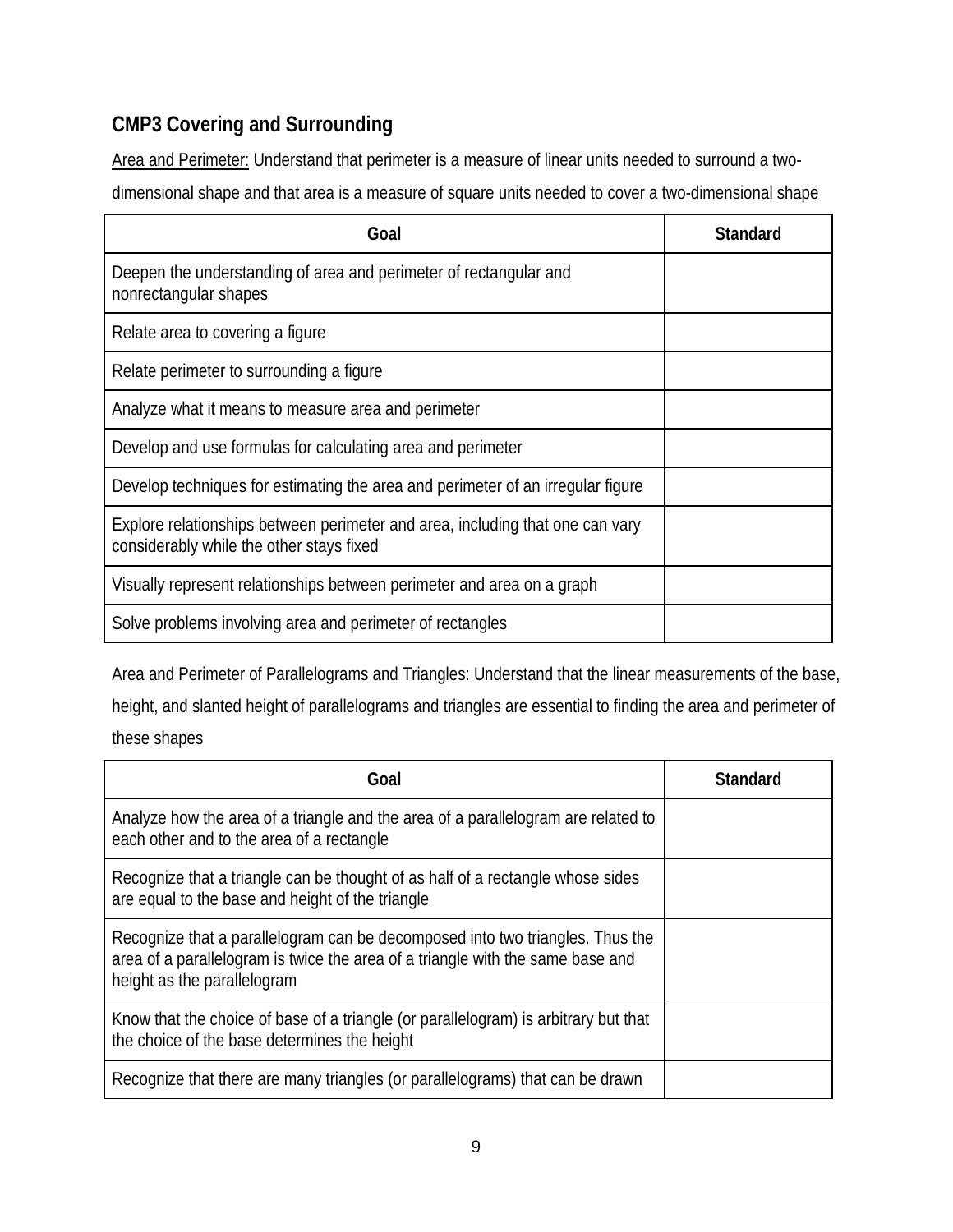| with the same base and height                                                                                                      |  |
|------------------------------------------------------------------------------------------------------------------------------------|--|
| Develop formulas and strategies, stated in words or symbols, for finding the<br>area and perimeter of triangles and parallelograms |  |
| Find the side lengths and area of polygons on a coordinate grid                                                                    |  |
| Solve problems involving area and perimeter of parallelograms and triangles                                                        |  |
| Solve problems involving area and perimeter of polygons by composing into<br>rectangles or decomposing into triangles              |  |

Surface Area of Prisms and Pyramids and Volume of Rectangular Prisms: Understand that the surface

area of a three-dimensional shape is the sum of the areas of each two-dimensional surface of the shape

and that the volume of a rectangular prism is a measure in cubic units of the capacity of the prism

| Goal                                                                                                                          | <b>Standard</b> |
|-------------------------------------------------------------------------------------------------------------------------------|-----------------|
| Extend the understanding of the volume of rectangular prisms                                                                  |                 |
| Relate volume to filling a three-dimensional figure                                                                           |                 |
| Extend understanding of the strategies for finding the volume of rectangular<br>prisms to accommodate fractional side lengths |                 |
| Relate finding area of two-dimensional shapes to finding the surface area of<br>three-dimensional objects                     |                 |
| Develop strategies for finding the surface area of three-dimensional objects<br>made from rectangles and triangles            |                 |
| Solve problems involving surface area of prisms and pyramids and volume of<br>rectangular prisms                              |                 |

List of Common Core Standards in Covering and Surrounding:

**6.NS.C.8** Solve real-world and mathematical problems by graphing points in all four quadrants of the coordinate plane. Include use of coordinates and absolute value to find distances between points with the same first coordinate or the same second coordinate. *Investigations 1 and 3*

**6.EE.A.2** Write, read, and evaluate expressions in which letters stand for numbers. *Investigations 1, 2, 3, and 4*

**6.EE.A.2a** Write expressions that record operations with numbers and with letters standing for numbers. *Investigations 1, 2, 3, and 4*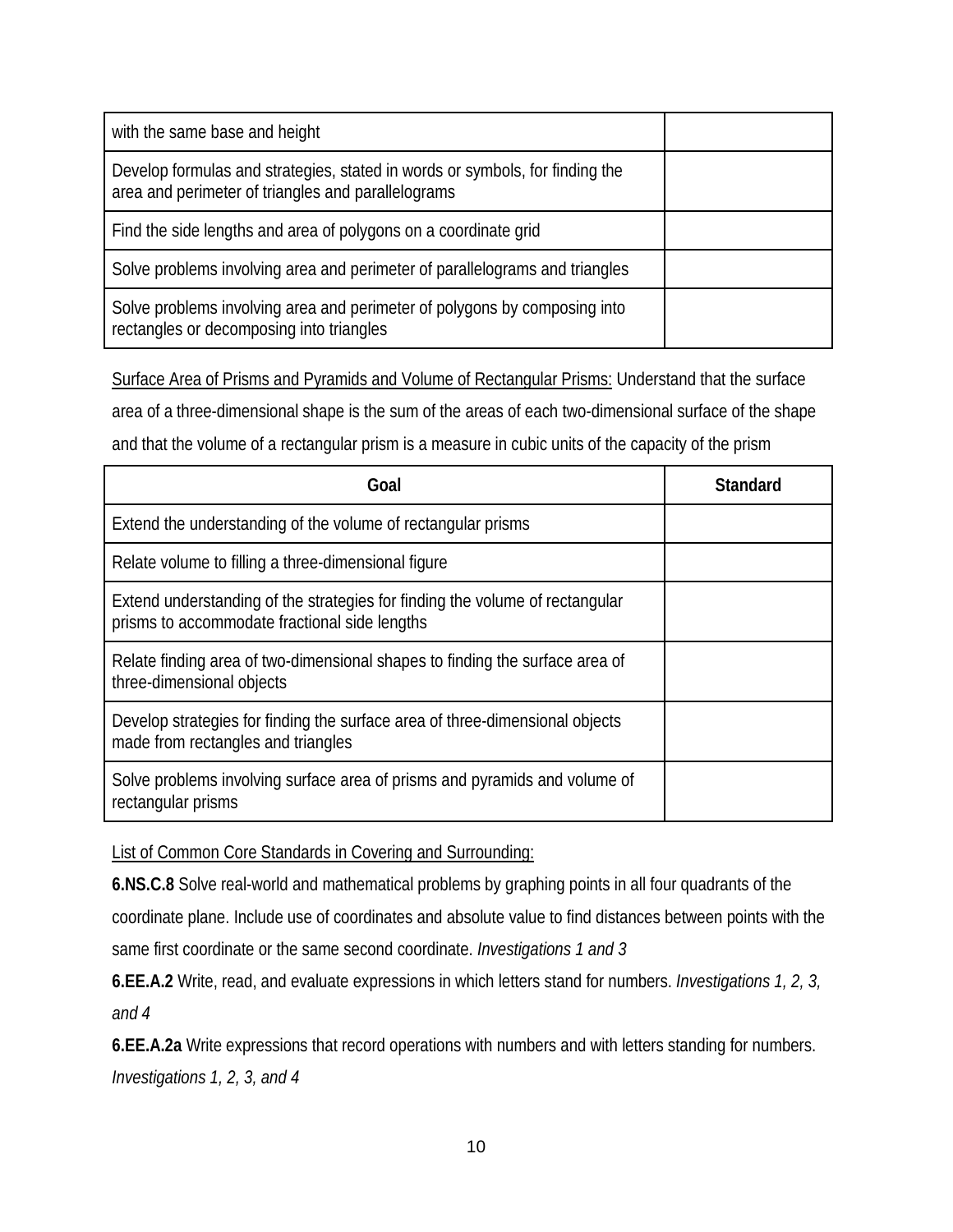**6.EE.A.2c** Evaluate expressions at specific values of their variables. Include expressions that arise from formulas used in real-world problems. Perform arithmetic operations, including those involving wholenumber exponents, in the conventional order when there are no parentheses to specify a particular order (Order of Operations). *Investigations 1, 2, 3, and 4*

**6.EE.A.3** Apply the properties of operations to generate equivalent expressions. *Investigations 1, 2, and 4* **6.EE.A.4** Identify when two expressions are equivalent (i.e., when the two expressions name the same number regardless of which value is substituted into them). *Investigations 2 and 4*

**6.EE.B.6** Use variables to represent numbers and write expressions when solving a real-world or mathematical problem; understand that a variable can represent an unknown number, or, depending on the purpose at hand, any number in a specified set. *Investigations 1, 2, 3, and 4*

**6.EE.C.9** Use variables to represent two quantities in a real-world problem that change in relationship to one another; write an equation to express one quantity, thought of as the dependent variable, in terms of the other quantity, thought of as the independent variable. Analyze the relationship between the dependent and independent variables using graphs and tables, and relate these to the equation. For example, in a problem involving motion at constant speed, list and graph ordered pairs of distances and times, and write the equation *d*=65*t* to represent the relationship between distance and time. *Investigations 1, 2, 3, and 4* **6.G.A.1** Find the area of right triangles, other triangles, special quadrilaterals, and polygons by composing into rectangles or decomposing into triangles and other shapes; apply these techniques in the context of solving real-world and mathematical problems. *Investigations 1, 2, 3, and 4*

**6.G.A.2** Find the volume of a right rectangular prism with fractional edge lengths by packing it with unit cubes of the appropriate unit fraction edge lengths, and show that the volume is the same as would be found by multiplying the edge lengths of the prism. Apply the formulas *V*=*lwh* and *V*=*bh* to find volumes of right rectangular prisms with fractional edge lengths in the context of solving real-world and mathematical problems. *Investigation 4*

**6.G.A.3** Draw polygons in the coordinate plane given coordinates for the vertices; use coordinates to find the length of a side joining points with the same first coordinate or the same second coordinate. Apply these techniques in the context of solving real-world and mathematical problems. *Investigation 3* **6.G.A.4** Represent three-dimensional figures using nets made up of rectangles and triangles, and use the nets to find the surface area of these figures. Apply these techniques in the context of solving real-world and mathematical problems. *Investigation 4*

11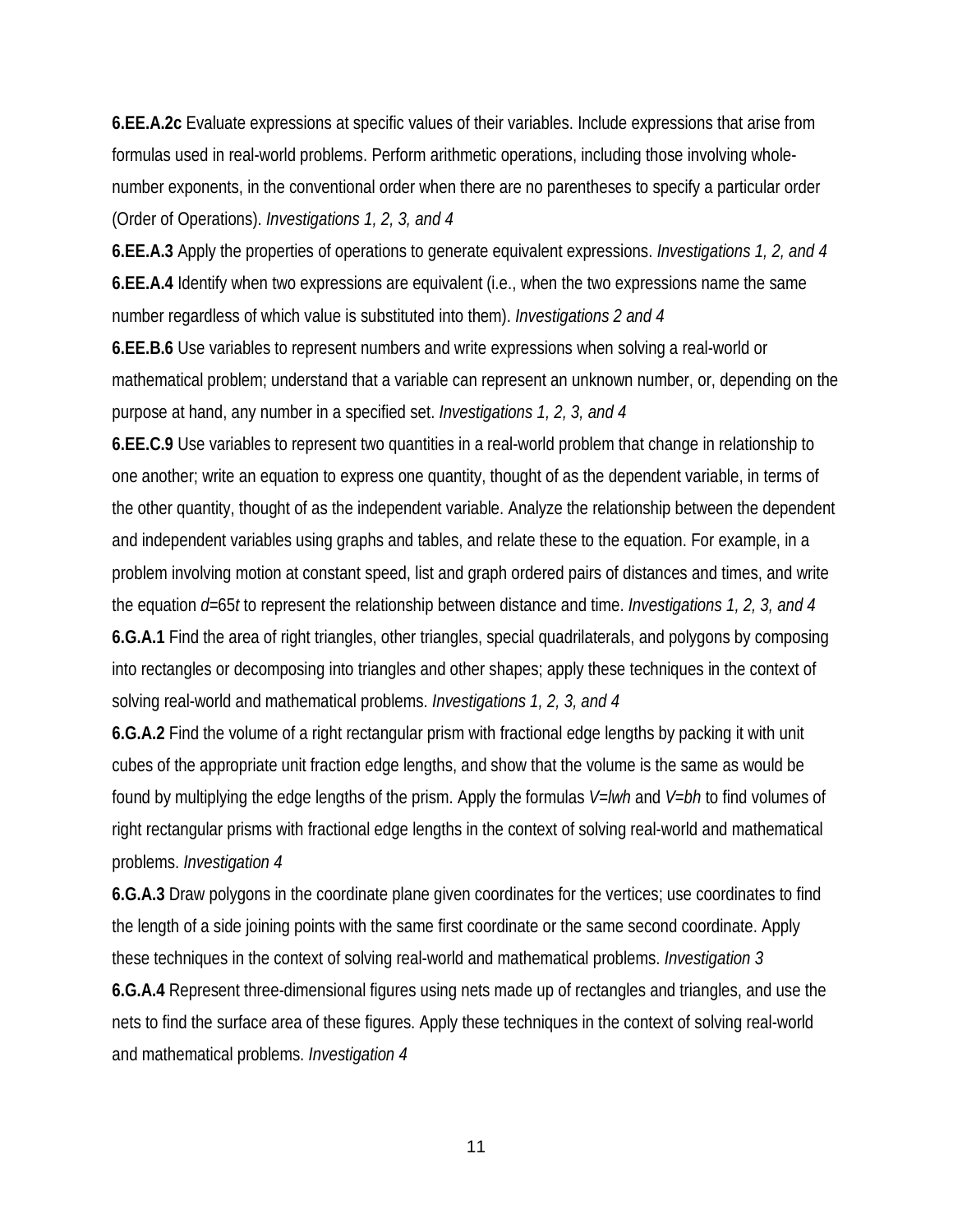## **CMP3 Decimal Ops**

Numeric Estimation: Understand that estimation can be used as a tool in a variety of situations, including as a way to check answers and make decisions

| Goals                                             | <b>Standards</b> |
|---------------------------------------------------|------------------|
| Use estimates to solve problems and check answers |                  |

**Decimal Operations** Revisit and continue to develop meanings for the four arithmetic operations on

rational numbers, and practice using algorithms to operate on decimals

| Goals                                                                                                                                  | <b>Standards</b> |
|----------------------------------------------------------------------------------------------------------------------------------------|------------------|
| Recognize when addition, subtraction, multiplication, or division is the<br>appropriate operation to solve a problem                   |                  |
| Use place value to develop understanding of algorithms and to relate operations<br>with decimals to the same operations with fractions |                  |
| Extend understanding of multiplication and division of multidigit whole numbers                                                        |                  |
| Develop standard algorithms for multiplying and dividing decimals with the aid<br>of, at most, paper and pencil                        |                  |
| Find a repeating or terminating decimal equivalent to a given fraction                                                                 |                  |
| Solve problems using arithmetic operations on decimals, including finding unit<br>rates                                                |                  |

**Variables and Number Sentences** Use variables to represent unknown values and number sentences to

represent relationships between values

| Goals                                                                                            | <b>Standards</b> |
|--------------------------------------------------------------------------------------------------|------------------|
| Write number sentences to represent relationships between both real-world and<br>abstract values |                  |
| Use fact families to write and solve equivalent number sentences                                 |                  |
| Use multiplication sentences to check division sentences                                         |                  |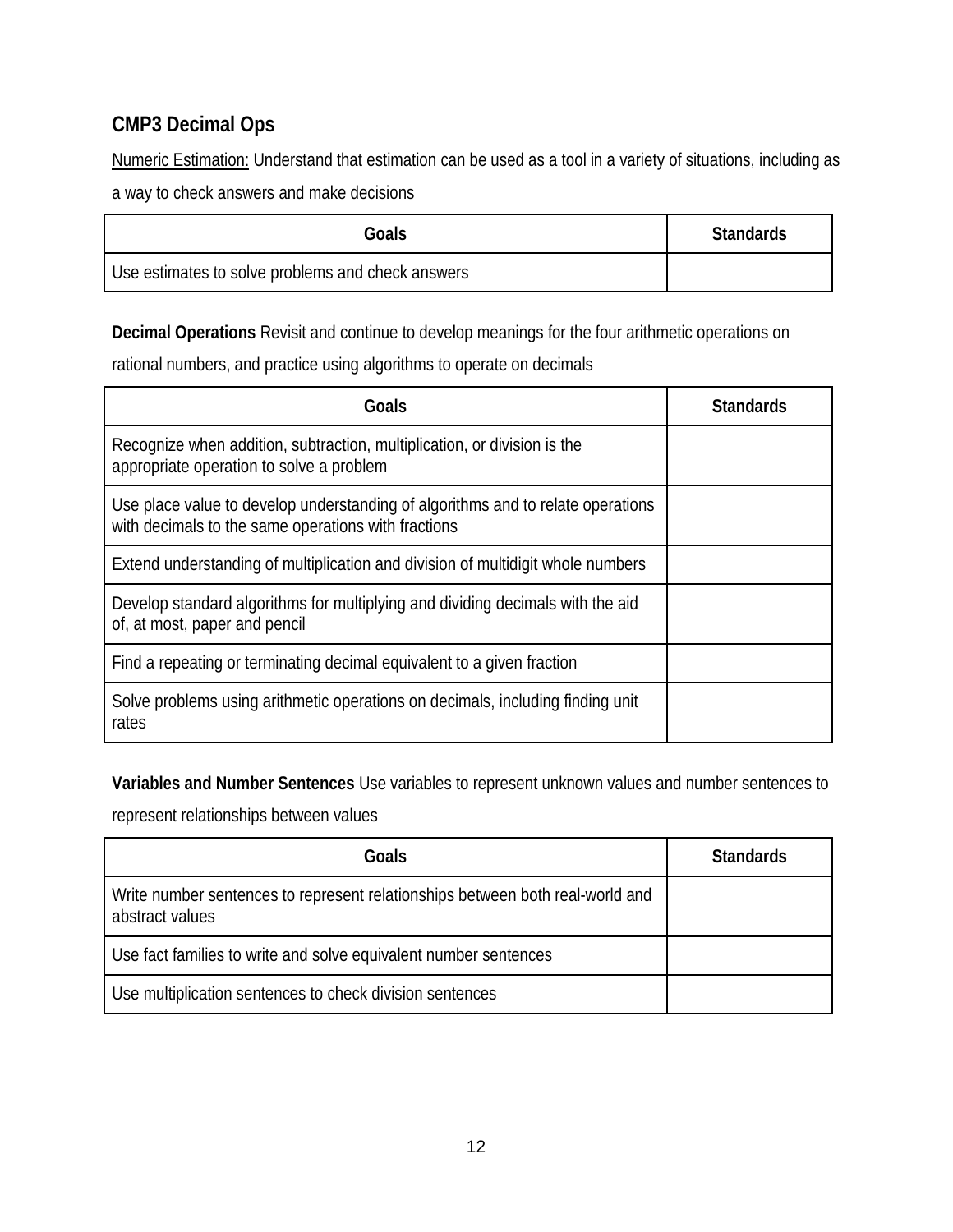**Percents** Develop understanding of percents through various contexts, such as sales tax, tips, discounts, and percent increases

| Goals                                               | <b>Standards</b> |
|-----------------------------------------------------|------------------|
| Develop models for percent problems                 |                  |
| Write and solve number sentences involving percents |                  |

List of Common Core Standards in Decimal Ops:

**6.RP.A.1** Understand the concept of a ratio and use ratio language to describe a ratio relationship between two quantities. *Investigation 1*

**6.RP.A.2** Understand the concept of a unit rate *a*/*b* associated with a ratio *a* : *b* with *b*≠0, and use rate language in the context of a ratio relationship. *Investigation 1*

**6.RP.A.3** Use ratio and rate reasoning to solve real-world and mathematical problems, e.g., by reasoning about tables of equivalent ratios, tape diagrams, double number line diagrams, or equations. *Investigations 1 and 4*

**6.RP.A.3b** Solve unit rate problems including those involving unit pricing and constant speed. *Investigation 1*

**6.RP.A.3c** Find a percent of a quantity as a rate per 100 (e.g. 30% of a quantity means 30/100 times the quantity); solve problems involving finding the whole, given a part and the percent. *Investigation 4*

**6.NS.A.1** Interpret and compute quotients of fractions, and solve word problems involving division of fractions by fractions, e.g., by using visual fraction models and equations to represent the problem. *Investigation 3*

**6.NS.B.2** Fluently divide multi-digit numbers using the standard algorithm. *Investigation 3*

**6.NS.B.3** Fluently add, subtract, multiply, and divide multi-digit decimals using the standard algorithm for each operation. *Investigations 2, 3, and 4*

**6.EE.A.2** Write, read, and evaluate expressions in which letters stand for numbers. *Investigation 2* **6.EE.A.2a** Write expressions that record operations with numbers and with letters standing for numbers. *Investigation 2*

**6.EE.A.3** Apply the properties of operations to generate equivalent expressions. *Investigation 4*

**6.EE.B.5** Understand solving an equation or inequality as a process of answering a question: which values from a specified set, if any, make the equation or inequality true? Use substitution to determine whether a given number in a specified set makes an equation or inequality true. *Investigation 2*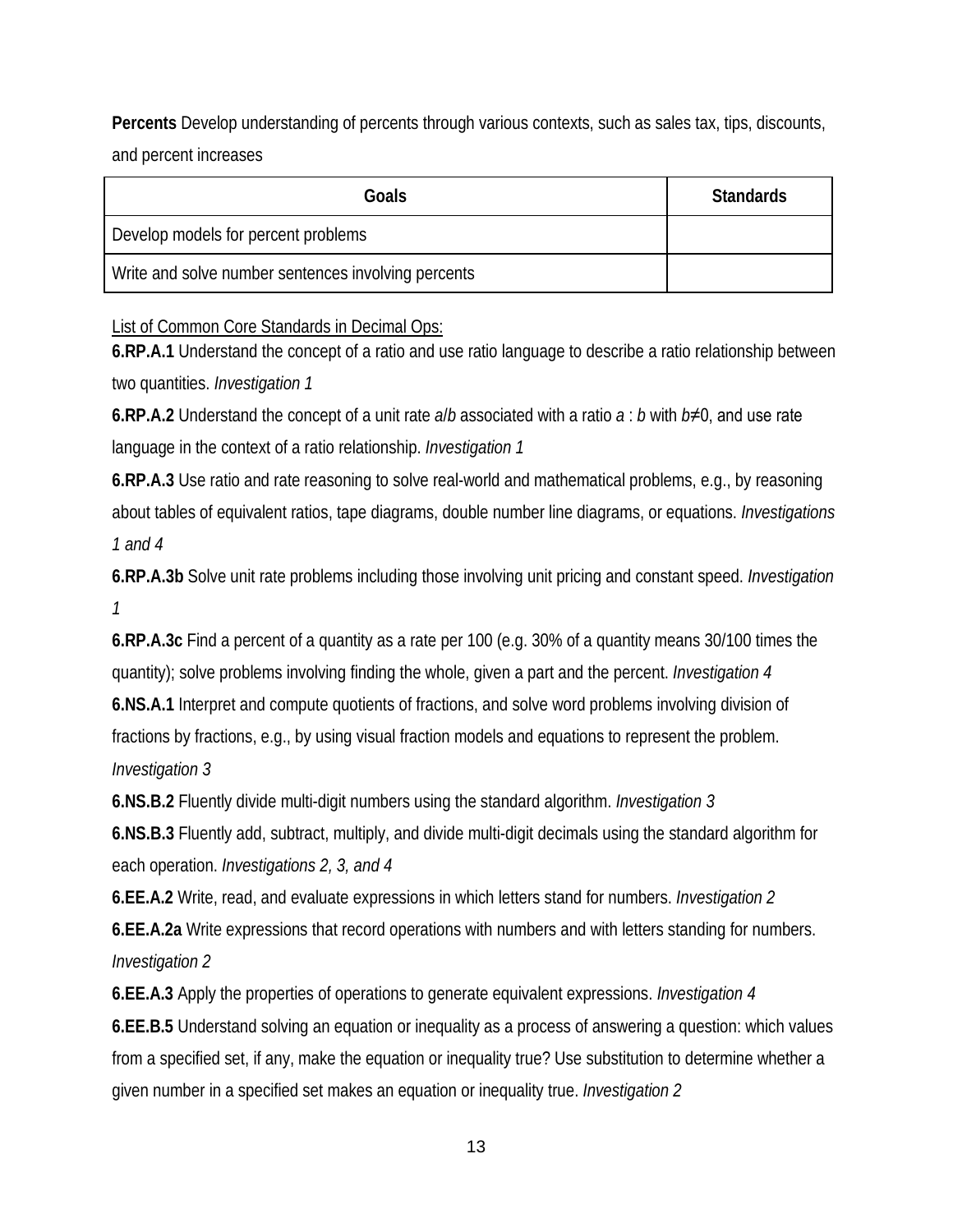**6.EE.B.6** Use variables to represent numbers and write expressions when solving a real-world or mathematical problem; understand that a variable can represent an unknown number, or, depending on the purpose at hand, any number in a specified set. *Investigations 2 and 4* **6.EE.B.7** Solve real-world and mathematical problems by writing and solving equations of the form *x*+*p*=*q*

and *px*=*q* for cases in which *p*, *q*, and *x* are all nonnegative rational numbers. *Investigations 2, 3, and 4*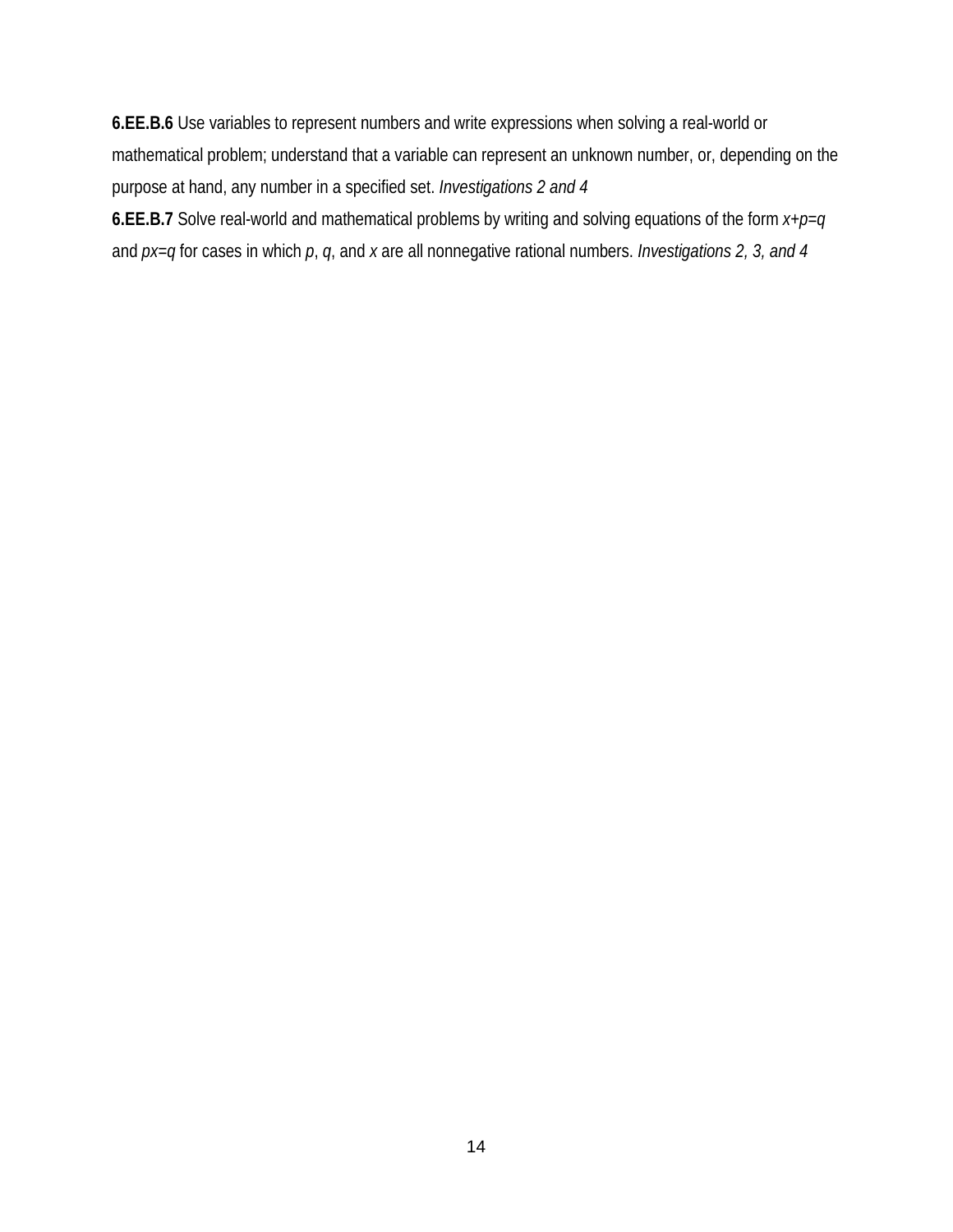## **CMP3 Variables and Patterns**

Variables and Patterns (Relationships): Develop understanding of variables and how they are related

| Goal                                                                                                                                                                                               | <b>Standard</b> |
|----------------------------------------------------------------------------------------------------------------------------------------------------------------------------------------------------|-----------------|
| Explore problem situations that involve variables and relationships                                                                                                                                |                 |
| Identify the dependent and independent variables and describe how they are<br>related in a situation                                                                                               |                 |
| Interpret the "stories" told by patterns in tables and coordinate graphs of numeric<br>$(x, y)$ data                                                                                               |                 |
| Represent the pattern of change that relates two variables in words, data tables,<br>graphs, and equations                                                                                         |                 |
| Investigate situations that change over time                                                                                                                                                       |                 |
| Examine increasing and decreasing patterns of change                                                                                                                                               |                 |
| Compare linear and nonlinear patterns of change by using tables or graphs                                                                                                                          |                 |
| Use tables, graphs, and equations to find the value of a variable given the value<br>of the associated variable                                                                                    |                 |
| Explore relationships that require graphing in all four quadrants                                                                                                                                  |                 |
| Describe advantages and disadvantages of using words, tables, graphs, and<br>equations to represent patterns of change relating two variables and make<br>connections across those representations |                 |
| Write an equation to express the relationship between two variables in one and<br>two operations: $y=mx$ , $y=b+x$ , and $y=b+mx$                                                                  |                 |
| Calculate average speed and show how it is reflected in a table or graph and<br>vice versa                                                                                                         |                 |
| Recognize and express direct proportionality relationships with a unit rate<br>$(y=mx)$ and represent these relationships in rate tables and graphs                                                |                 |
| Solve problems that involve variables                                                                                                                                                              |                 |

Expressions and Equations: Develop understanding of expressions and equations

| Goal                                                                                                                                                                  | Standard |
|-----------------------------------------------------------------------------------------------------------------------------------------------------------------------|----------|
| Use properties of operations, including the Distributive Property and the Order of<br>Operations, to write equivalent expressions for the dependent variable in terms |          |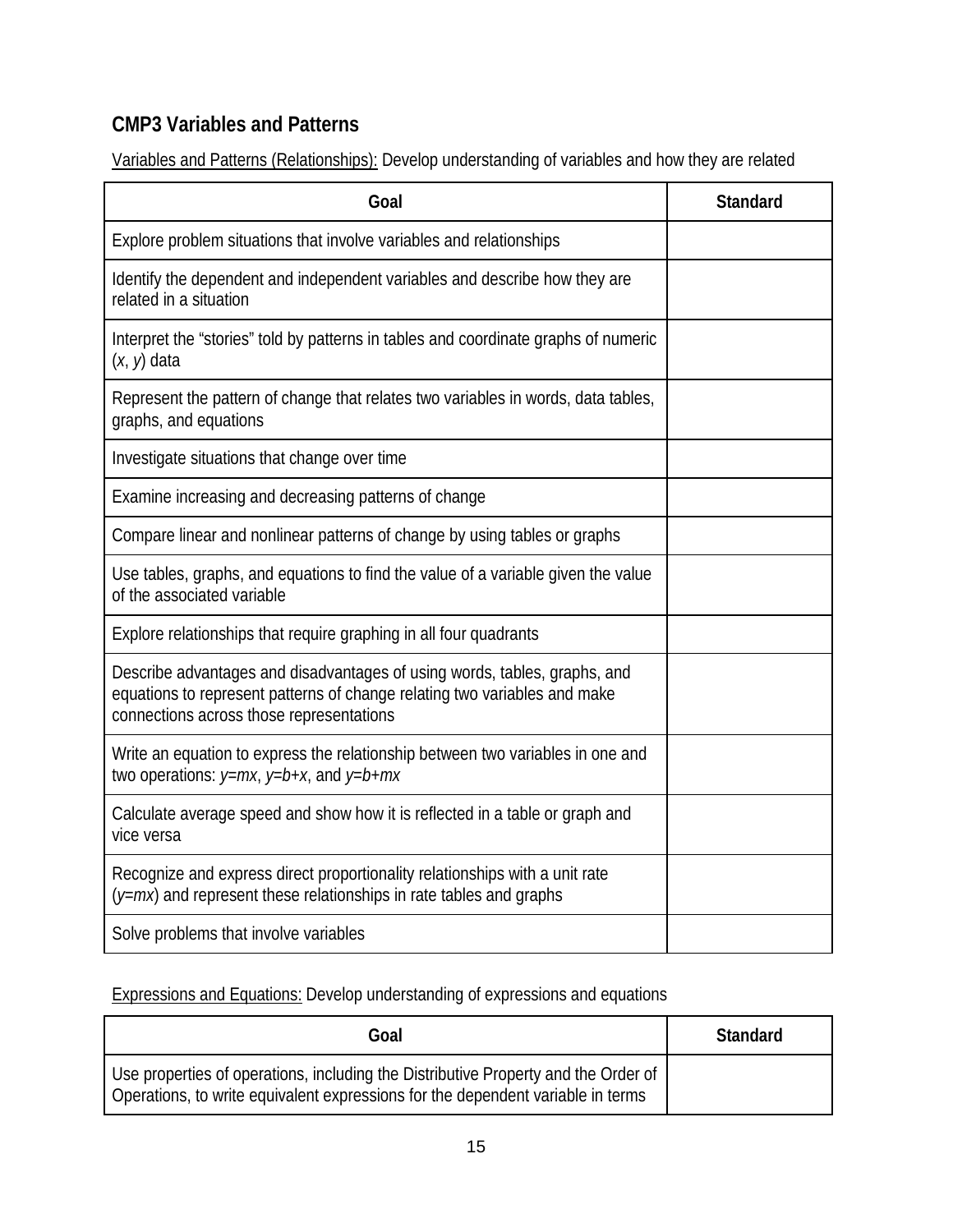| of the independent variable                                                                                                                                                    |  |
|--------------------------------------------------------------------------------------------------------------------------------------------------------------------------------|--|
| Use tables, graphs, or properties of numbers such as the Distributive Property to<br>show that two expressions are equivalent                                                  |  |
| Identify parts of an expression using mathematical terms (sum, term, product,<br>factor, quotient, coefficient); view one or more parts of an expression as a single<br>entity |  |
| Interpret and evaluate expressions in which letters stand for numbers and apply<br>the Order of Operations as needed                                                           |  |
| Recognize that equations are statements of equivalence between two<br>expressions                                                                                              |  |
| Solve linear equations of the forms $y=ax$ , $y=b+x$ , and $y=b+ax$ using numeric<br>guess and check, tables of $(x, y)$ values, and graphs or fact families                   |  |
| Write an inequality and associate it with an equation to find solutions and graph<br>the solutions on a number line                                                            |  |

List of Common Core Standards in Variables and Patterns:

**6.RP.A.2** Understand the concept of a unit rate *a*/*b* associated with a ratio *a*:*b* with *b*≠0, and use rate language in the context of a ratio relationship. *Investigation 3*

**6.RP.A.3a** Make tables of equivalent ratios relating quantities with whole-number measurements, find missing values in the tables, and plot the pairs of values on the coordinate plane. Use tables to compare ratios. *Investigations 1, 3, and 4*

**6.RP.A.3b** Solve unit rate problems including those involving unit pricing and constant speed.*Investigations 1 and 3*

**6.RP.A.3d** Use ratio reasoning to convert measurement units; manipulate and transform units appropriately when multiplying or dividing quantities. *Investigation 3*

**6.NS.C.6** Understand a rational number as a point on the number line. Extend number line diagrams and coordinate axes familiar from previous grades to represent points on the line and in the plane with negative number coordinates. *Investigation 2*

**6.NS.C.6b** Understand signs of numbers in ordered pairs as indicating locations in quadrants of the coordinate plane; recognize that when two ordered pairs differ only by signs, the locations of the points are related by reflections across one or both axes. *Investigation 2*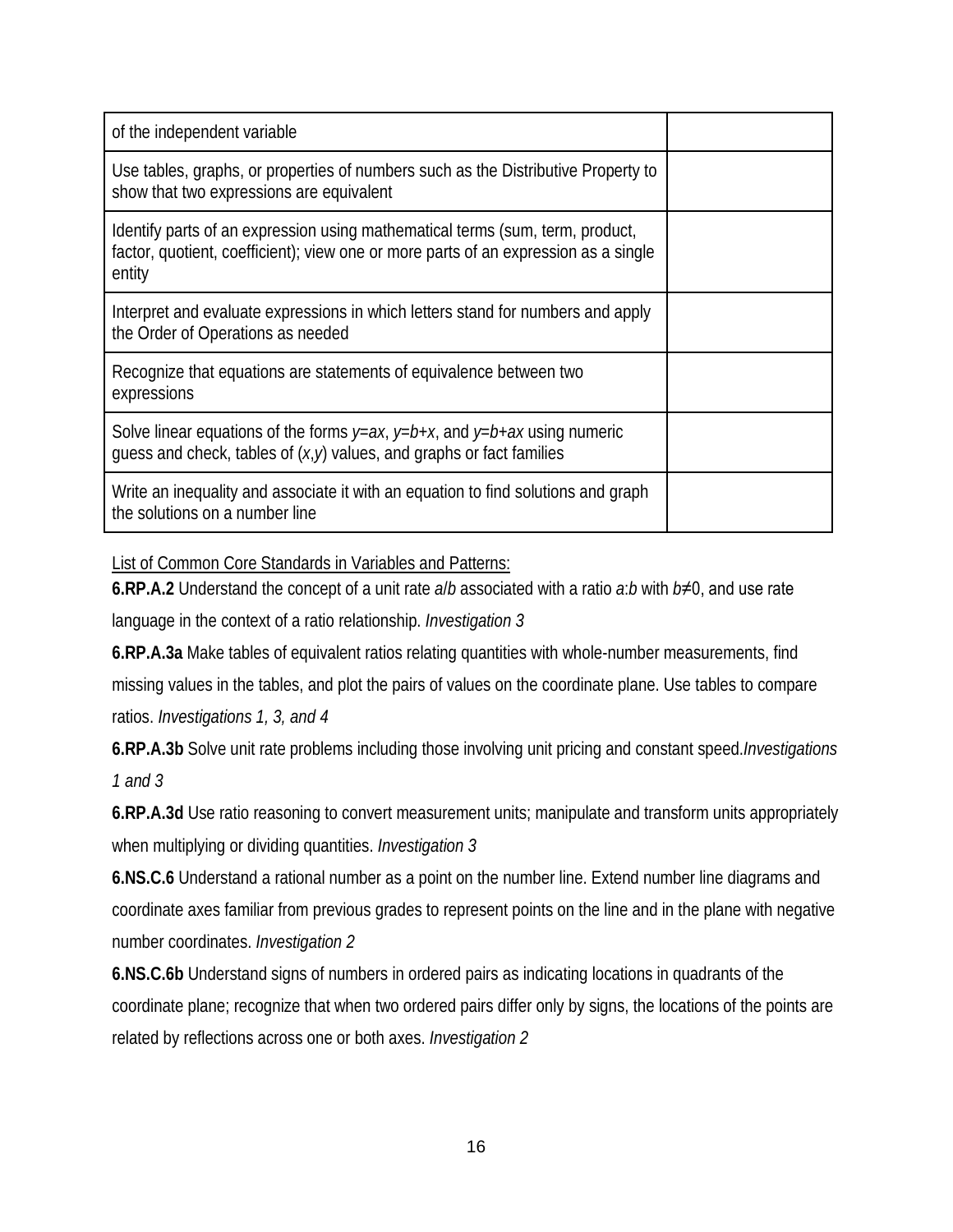**6.NS.C.6c** Find and position integers and other rational numbers on a horizontal or vertical number line diagram; find and position pairs of integers and other rational numbers on a coordinate plane. *Investigation 2*

**6.NS.C.8** Solve real-world and mathematical problems by graphing points in all four quadrants of the coordinate plane. Include use of coordinates and absolute value to find distances between points with the same first coordinate or the same second coordinate. *Investigations 1 and 2*

**6.EE.A.1** Write and evaluate numerical expressions involving whole-number exponents. *Investigation 4* **6.EE.A.2** Write, read, and evaluate expressions in which letters stand for numbers. *Investigation 3* **6.EE.A.2a** Write expressions that record operations with numbers and with letters standing for numbers. *Investigation 3*

**6.EE.A.2b** Identify parts of an expression using mathematical terms (sum, term, product, factor, quotient, coefficient); view one or more parts of an expression as a single entity. *Investigation 4*

**6.EE.A.2c** Evaluate expressions at specific values of their variables. Include expressions that arise from formulas used in real-world problems. Perform arithmetic operations, including those involving wholenumber exponents, in the conventional order when there are no parentheses to specify a particular order (Order of Operations). *Investigations 3 and 4*

**6.EE.A.3** Apply the properties of operations to generate equivalent expressions. *Investigations 3 and 4* **6.EE.A.4** Identify when two expressions are equivalent (i.e., when the two expressions name the same number regardless of which value is substituted into them). *Investigations 3 and 4*

**6.EE.B.5** Understand solving an equation or inequality as a process of answering a question: which values from a specified set, if any, make the equation or inequality true? Use substitution to determine whether a given number in a specified set makes an equation or inequality true. *Investigation 4*

**6.EE.B.6** Use variables to represent numbers and write expressions when solving a real-world or mathematical problem; understand that a variable can represent an unknown number, or, depending on the purpose at hand, any number in a specified set. *Investigations 2, 3, and 4*

**6.EE.B.7** Solve real-world and mathematical problems by writing and solving equations of the form *x*+*p*=*q* and *px*=*q* for cases in which *p*, *q* and *x* are all nonnegative rational numbers. *Investigations 3 and 4* **6.EE.B.8** Write an inequality of the form *x*>*c* or *x*<*c* to represent a constraint or condition in a real-world or mathematical problem. Recognize that inequalities of the form *x*>*c* or *x*<*c* have infinitely many solutions; represent solutions of such inequalities on number line diagrams. *Investigation 4*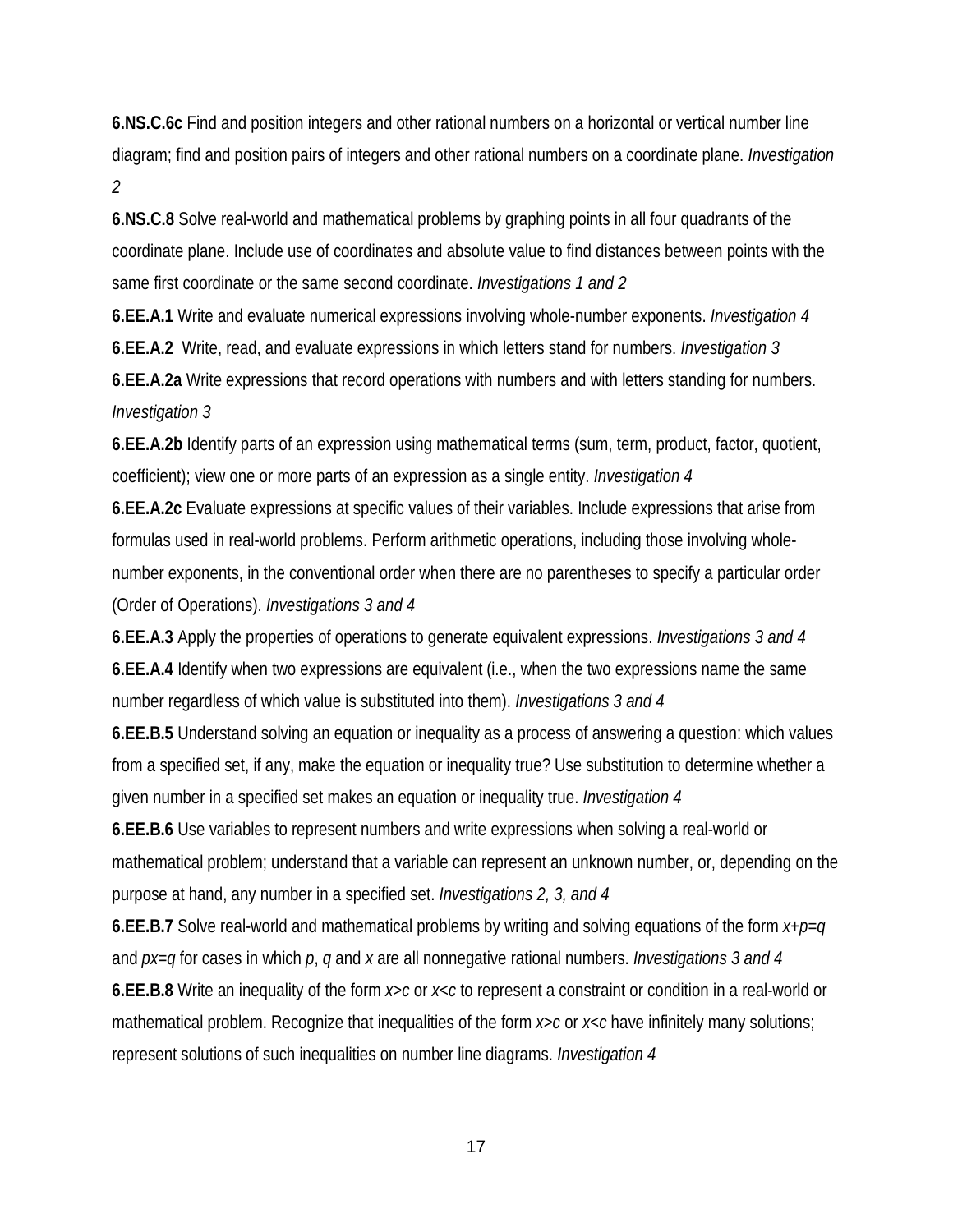**6.EE.C.9** Use variables to represent two quantities in a real-world problem that change in relationship to one another; write an equation to express one quantity, thought of as the dependent variable, in terms of the other quantity, thought of as the independent variable. Analyze the relationship between the dependent and independent variables using graphs and tables, and relate these to the equation. *Investigations 1, 3, and 4*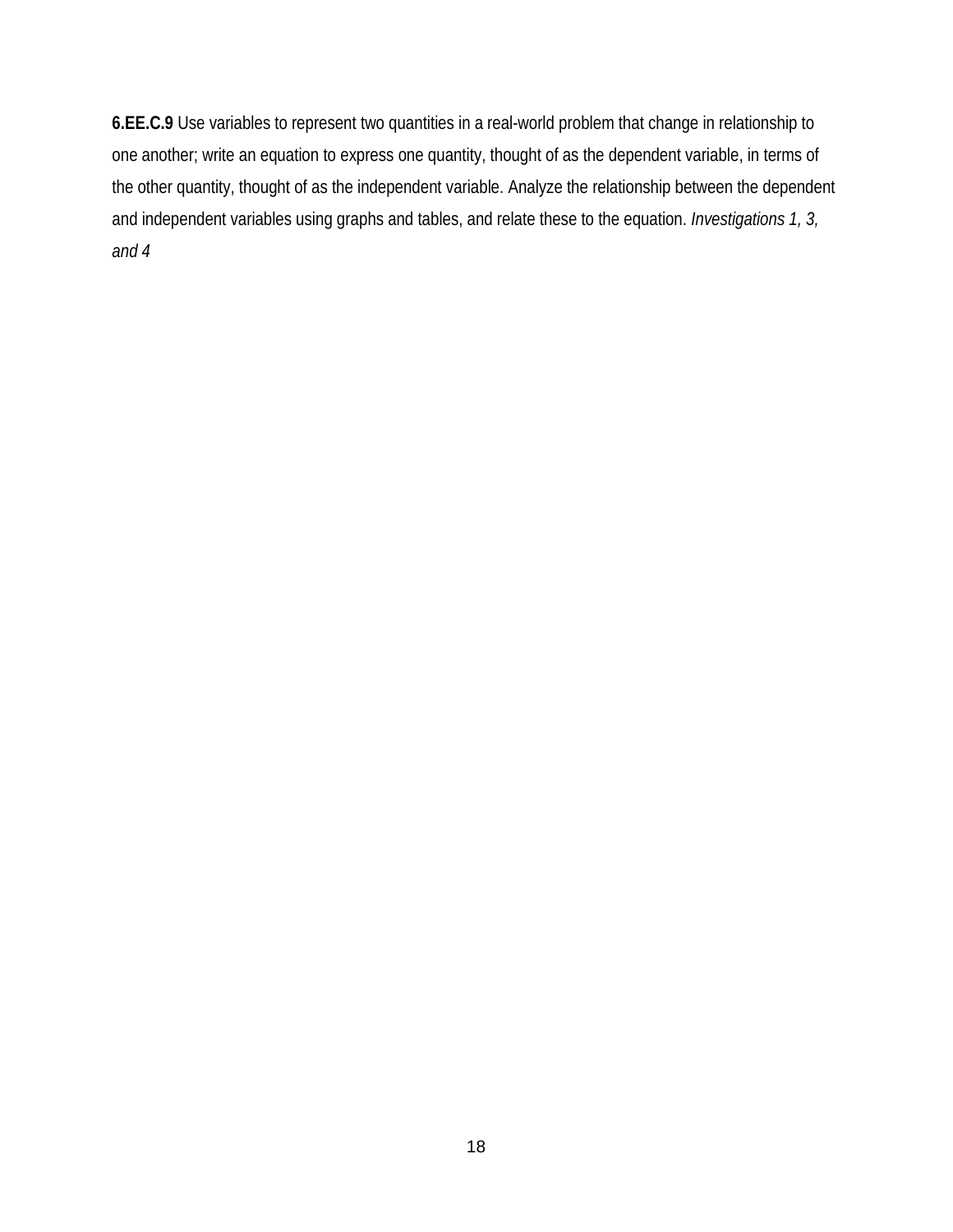### **CMP3 Data About Us**

Statistical Process: Understand and use the process of statistical investigation

| Goal                                                                            | <b>Standard</b> |
|---------------------------------------------------------------------------------|-----------------|
| Ask questions, collect and analyze data, and interpret data to answer questions |                 |
| Describe data with respect to its shape, center, and variability or spread      |                 |
| Construct and use simple surveys as a method of collecting data                 |                 |

#### Attributes of Data: Distinguish data and data types

| Goal                                                                                                                                               | <b>Standard</b> |
|----------------------------------------------------------------------------------------------------------------------------------------------------|-----------------|
| Recognize that data consist of counts or measurements of a variable, or an<br>attribute; these observations comprise a distribution of data values |                 |
| Distinguish between categorical data and numerical data, and identify which<br>graphs and statistics can be used to represent each kind of data    |                 |

Multiple Representations for Displaying Data: Display data with multiple representations

| Goal                                                                                                                                                                                                                                   | <b>Standard</b> |
|----------------------------------------------------------------------------------------------------------------------------------------------------------------------------------------------------------------------------------------|-----------------|
| Organize and represent data using tables, dot plots, line plots, ordered-value bar<br>graphs, frequency bar graphs, histograms, and box-and-whisker plots                                                                              |                 |
| Make informed decisions about which graphs or tables can be used to display a<br>particular set of data                                                                                                                                |                 |
| Recognize that a graph shows the overall shape of a distribution, whether the<br>data values are symmetrical around a central value, and whether the graph<br>contains any unusual characteristics such as gaps, clusters, or outliers |                 |

Measures of Central Tendency and Variability: Recognize that a single number may be used to

characterize the center of a distribution of data and the degree of variability (or spread)

| Goal                                                                                                                                                                                     | <b>Standard</b> |
|------------------------------------------------------------------------------------------------------------------------------------------------------------------------------------------|-----------------|
| Distinguish between and compute measures of central tendency (mean, median,<br>and mode) and measures of spread (range, interguartile range (IQR), and mean<br>absolute deviation (MAD)) |                 |
| I Identify how the median and mean respond to changes in the data values of a                                                                                                            |                 |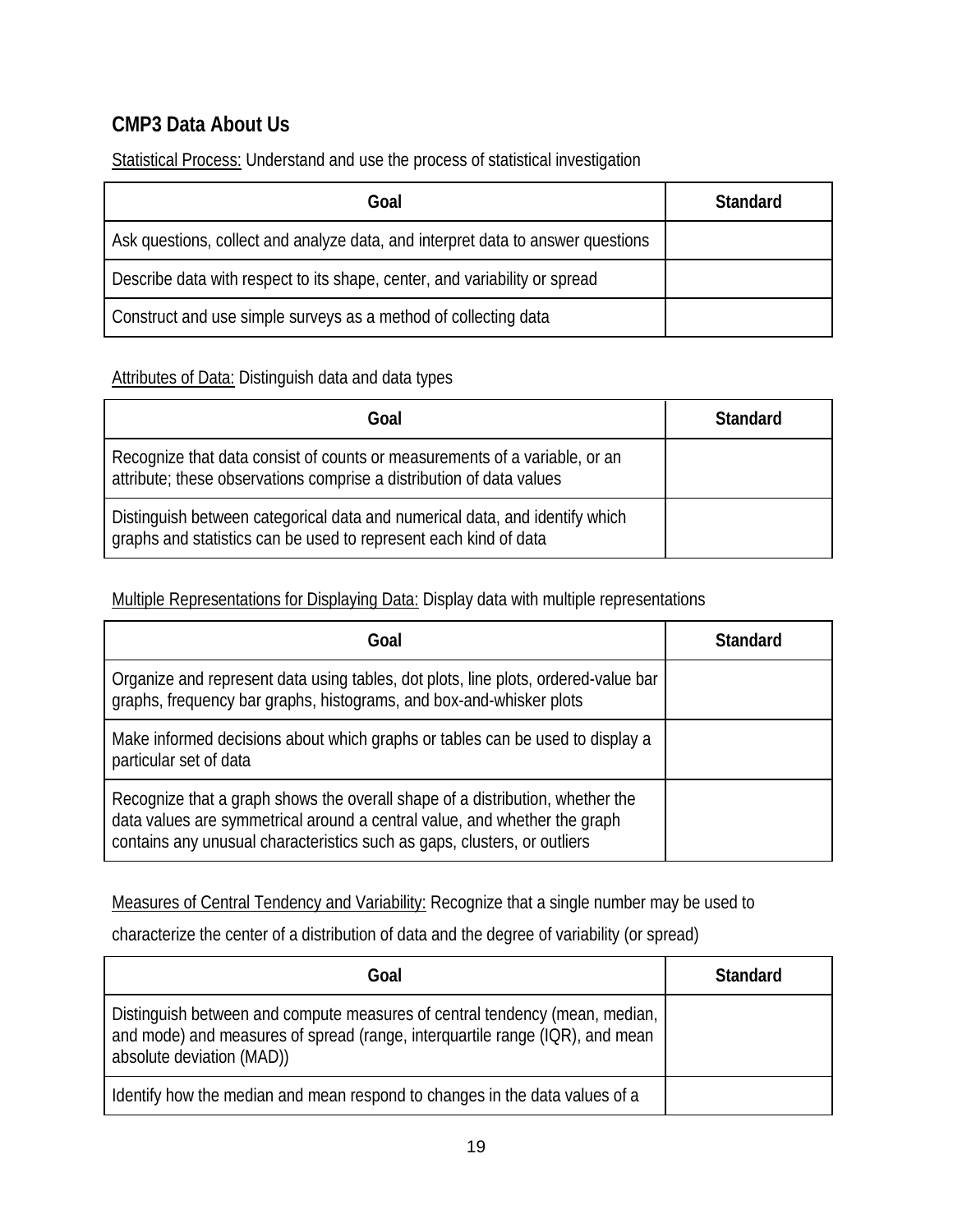| distribution                                                                                                                                    |  |
|-------------------------------------------------------------------------------------------------------------------------------------------------|--|
| Relate the choice of measures of central tendency and variability to the shape of<br>the distribution and the context                           |  |
| Describe the amount of variability in a distribution by noting whether the data<br>values cluster in one or more areas or are fairly spread out |  |
| Use measures of center and spread to compare data distributions                                                                                 |  |

#### List of Common Core Standards in Data About Us:

**6.RP.A.3** Use ratio and rate reasoning to solve real-world and mathematical problems, e.g., by reasoning about tables of equivalent ratios, tape diagrams, double number line diagrams, or equations. *Investigation 3* **6.RP.A.3A** Make tables of equivalent ratios relating quantities with whole-number measurements, find missing values in the tables, and plot the pairs of values on the coordinate plane. Use tables to compare ratios. *Investigation 3*

**6.SP.A.1** Recognize a statistical question as one that anticipates variability in the data related to the question and accounts for it in the answers. *Investigations 1, 2, 3, and 4*

**6.SP.A.2** Understand that a set of data collected to answer a statistical question has a distribution which can be described by its center, spread, and overall shape. *Investigations 1, 2, 3, and 4*

**6.SP.A.3** Recognize that a measure of center for a numerical data set summarizes all of its values with a single number, while a measure of variation describes how its values vary with a single number. *Investigations 1, 2, 3, and 4*

**6.SP.B.4** Display numerical data in plots on a number line, including dot plots, histograms, and box plots. *Investigations 1, 2, 3, and 4*

**6.SP.B.5A** Summarize numerical data sets in relation to their context, such as by reporting the number of observations. *Investigations 1, 2, and 4*

**6.SP.B.5B** Summarize numerical data sets in relation to their context, such as by describing the nature of the attribute under investigation including how it was measured and its units of measurement. *Investigation 2*

**6.SP.B.5C** Summarize numerical data sets in relation to their context, such as by giving quantitative measures of center (median and/or mean) and variability (interquartile range and/or mean absolute deviation), as well as describing any overall pattern and any striking deviations from the overall pattern with reference to the context in which the data were gathered. *Investigations 1, 2, 3, and 4*